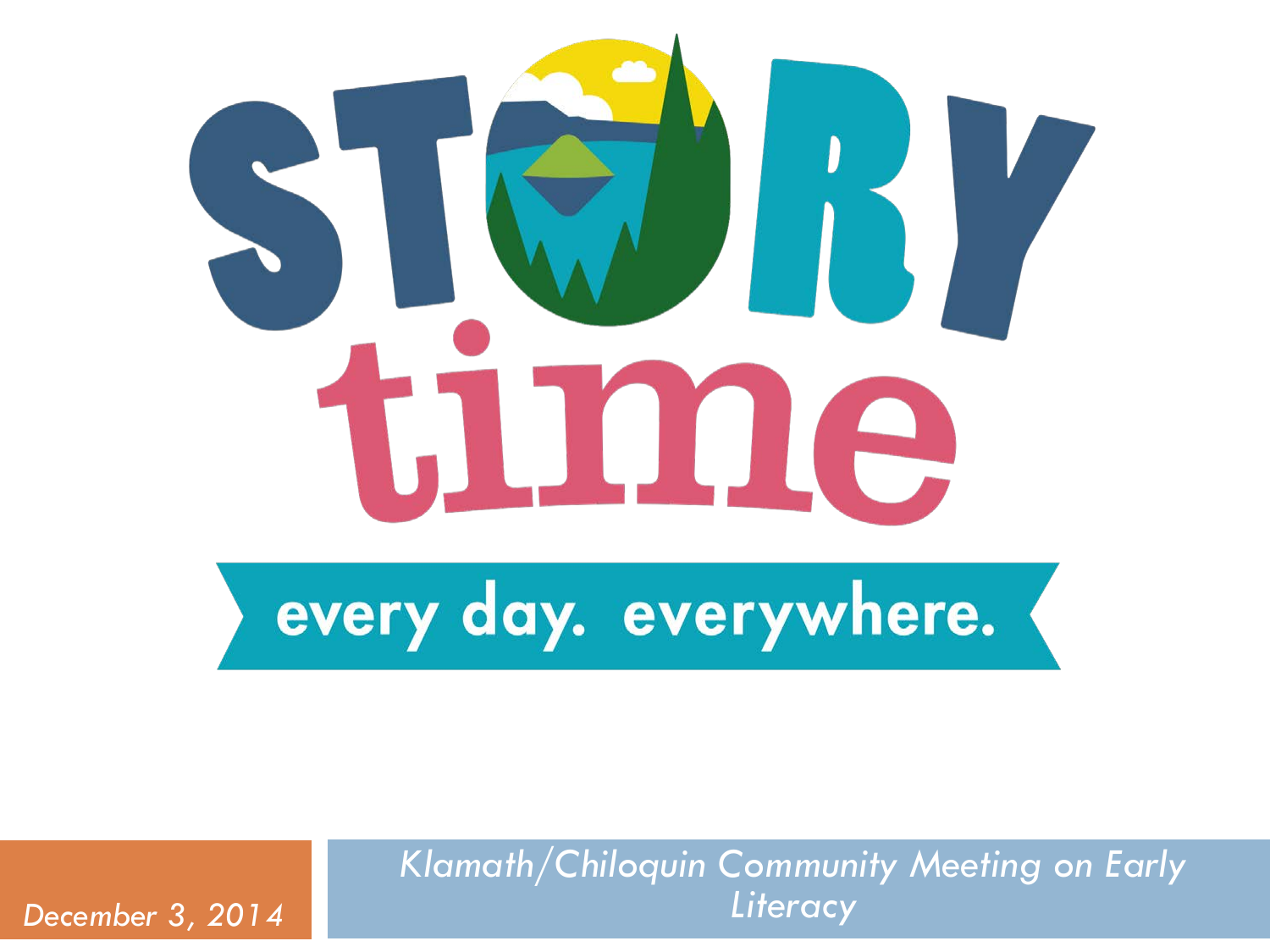## Agenda

### □ Setting the stage

- What are we proposing to do?
- **The urgency around early literacy**
- National and state level data
- □ Introduction to StORyTime. every day. everywhere.
- □ Introduction to the Oregon Early Literacy Grant

**Objective**: To provide you with some background to inform your upcoming brainstorming session on how you want to organize early literacy efforts in your communities.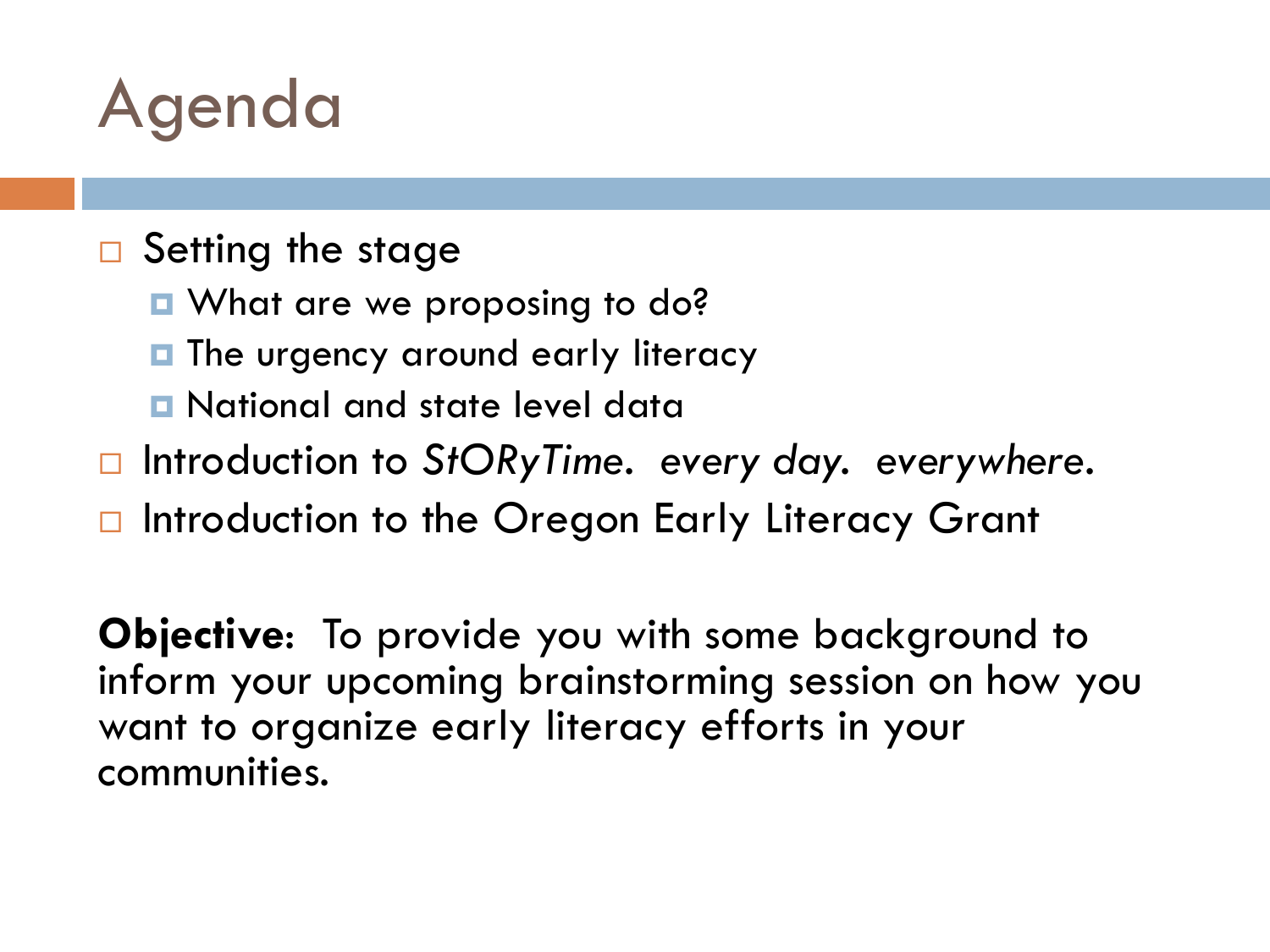# What are we proposing to do?

- $\square$  Invest \$25,000 to support targeted family and community engagement that focuses on promoting early literacy and leverages the resources of the *StORyTime* campaign.
- □ Funds will flow through the South Central Early Learning Hub.
- $\square$  These funds are available through June 30, 2015.
- $\Box$  How you choose to use these funds is up to you (with some parameters in place).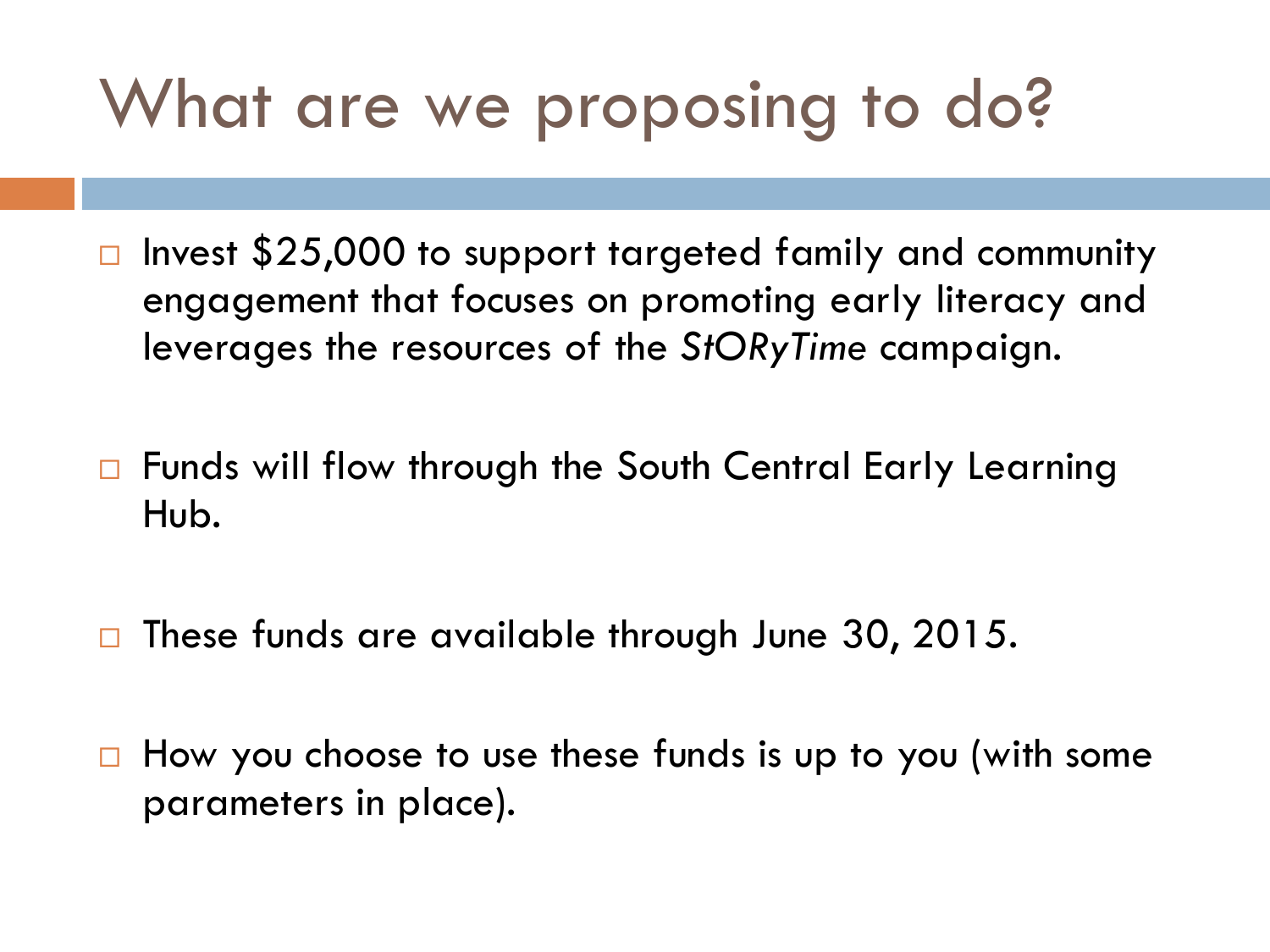Why is Oregon investing in early literacy?

 $\Box$  Early literacy is a key component of school readiness

- □ Closing gaps in third grade reading proficiency starts early
	- Overall proficiency
	- Gaps between sub-groups of students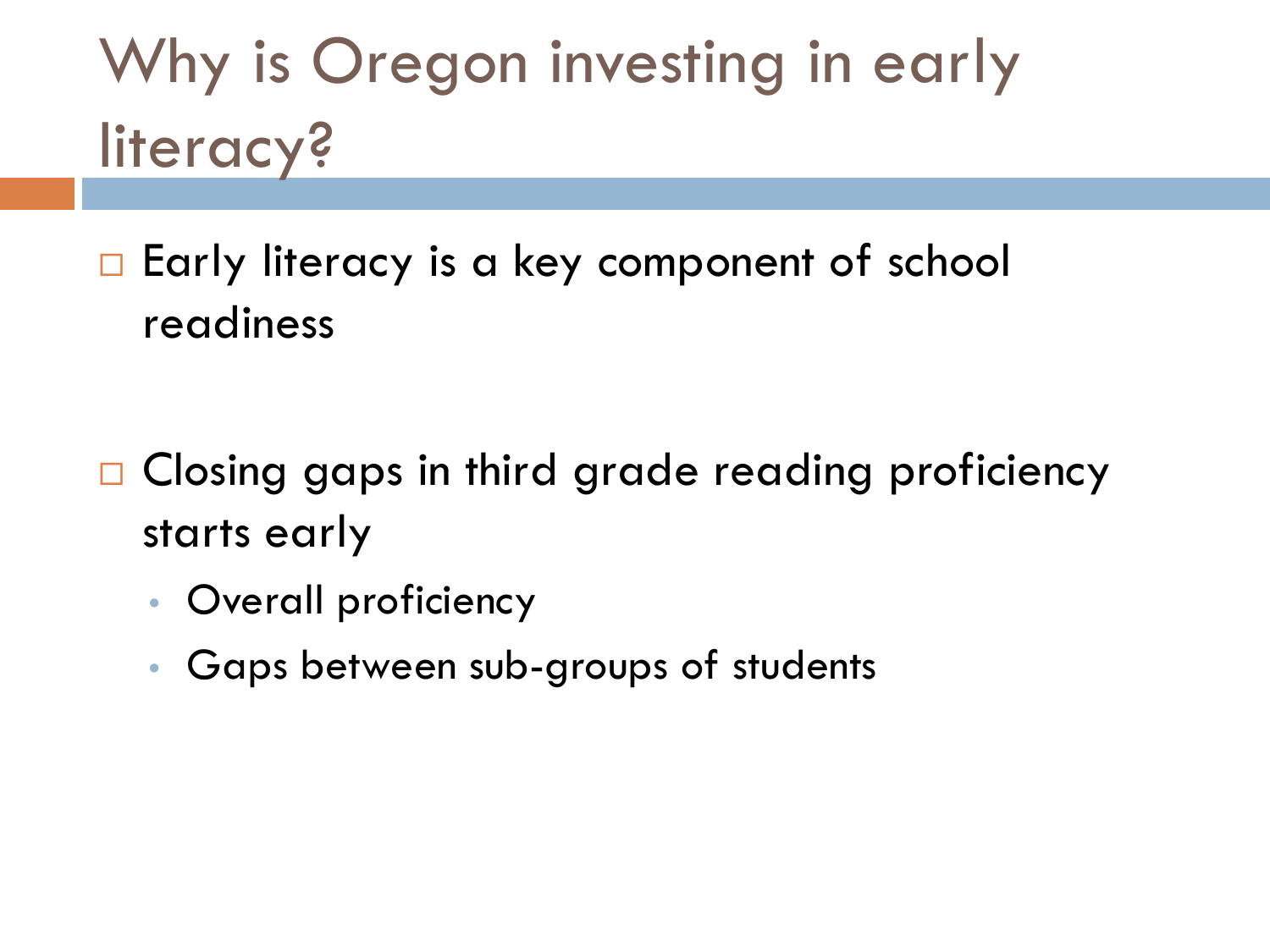# What does the early literacy research tell us?

- 1. Language and literacy development begins at birth
- 2. Reading proficiency requires three sets of interrelated skills:
	- Oral language development
	- Reading mechanics
	- Content knowledge
- 3. Parents, primary caregivers and teachers have the most influence on children's language and literacy development

Source: Lovejoy, A., Szekely, A., Wat, A., Rowland, C., Laine, R., & Moore, D. (October 2013). *A Governor's Guide to Early Literacy: Getting All Students Reading by Third Grade*. Retrieved from http://www.nga.org/files/live/sites/NGA/files/pdf/2013/1310NGAEarlyLiteracyReportWeb.pdf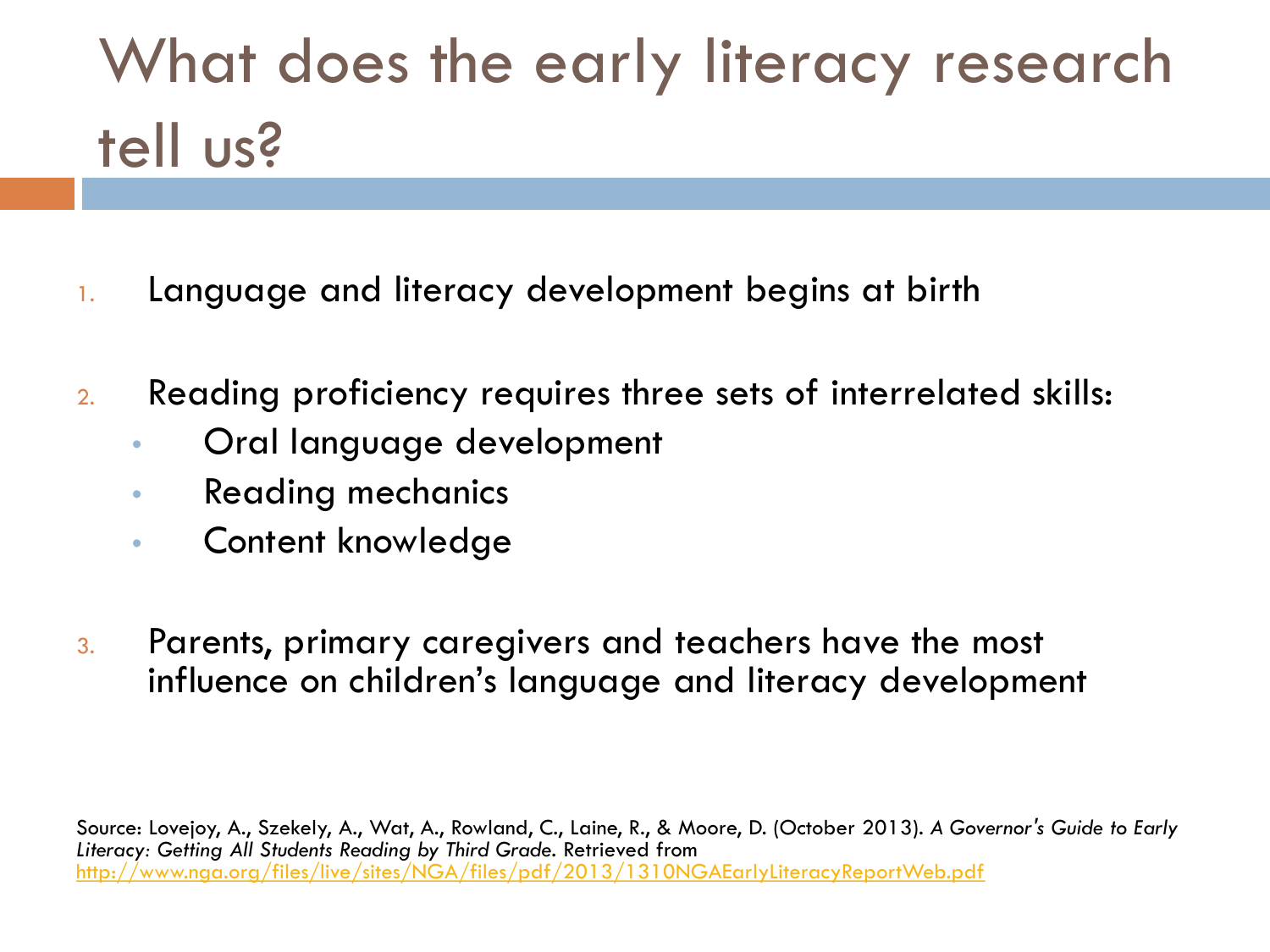Why do we have a sense of urgency around early literacy?

### **The Word Gap**

*Children from professional families have heard 30 million more words by the time they are three years old than those from families in poverty.*

Source: Hart, B., Risley, T. (Spring 2003). The Early Catastrophe; The 30 Million Word Gap by Age 3. American Educator.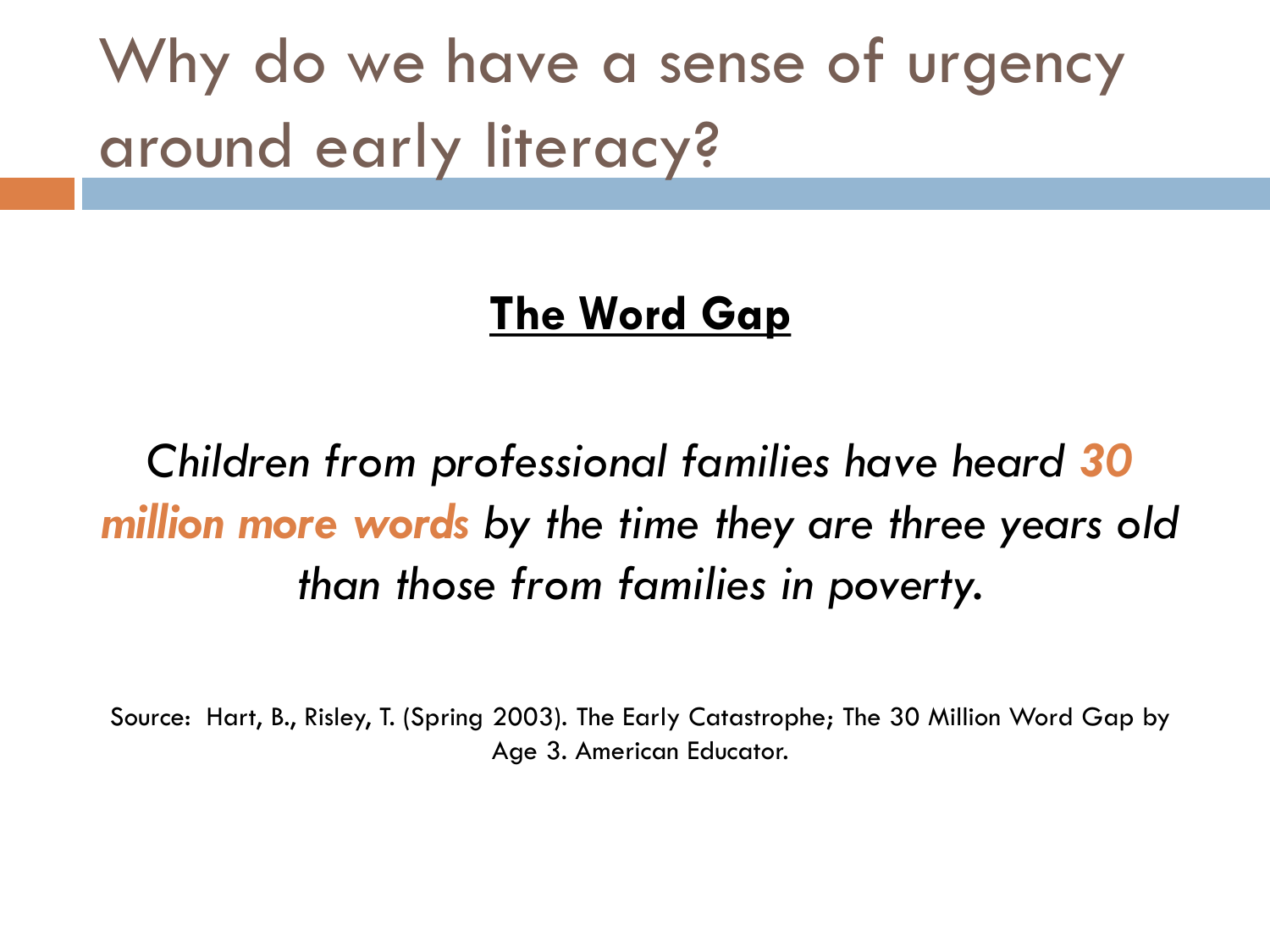# Why do we have a sense of urgency around early literacy?

- $\Box$  In Oregon, nearly 1 in 3 children do not read at grade level by the end of third grade.
- $\Box$  Students who are not proficient readers by the end of the third grade are four times more likely to drop out of high school.
	- [Source: http://gradelevelreading.net/wp-content/uploads/2012/01/Double-Jeopardy-](http://gradelevelreading.net/wp-content/uploads/2012/01/Double-Jeopardy-Report-030812-for-web1.pdf) Report-030812-for-web1.pdf
- □ For 85-90% of poor readers, intervention and support programs implemented before third grade can increase reading skills to average grade levels.
	- Source: Lesnick, J., Goerge, R., Smithgall, C., & Gwynne J. (2010). Reading on Grade Level in Third Grade: How Is It Related to High School Performance and College Enrollment? Chicago: Chapin Hall at the University of Chicago.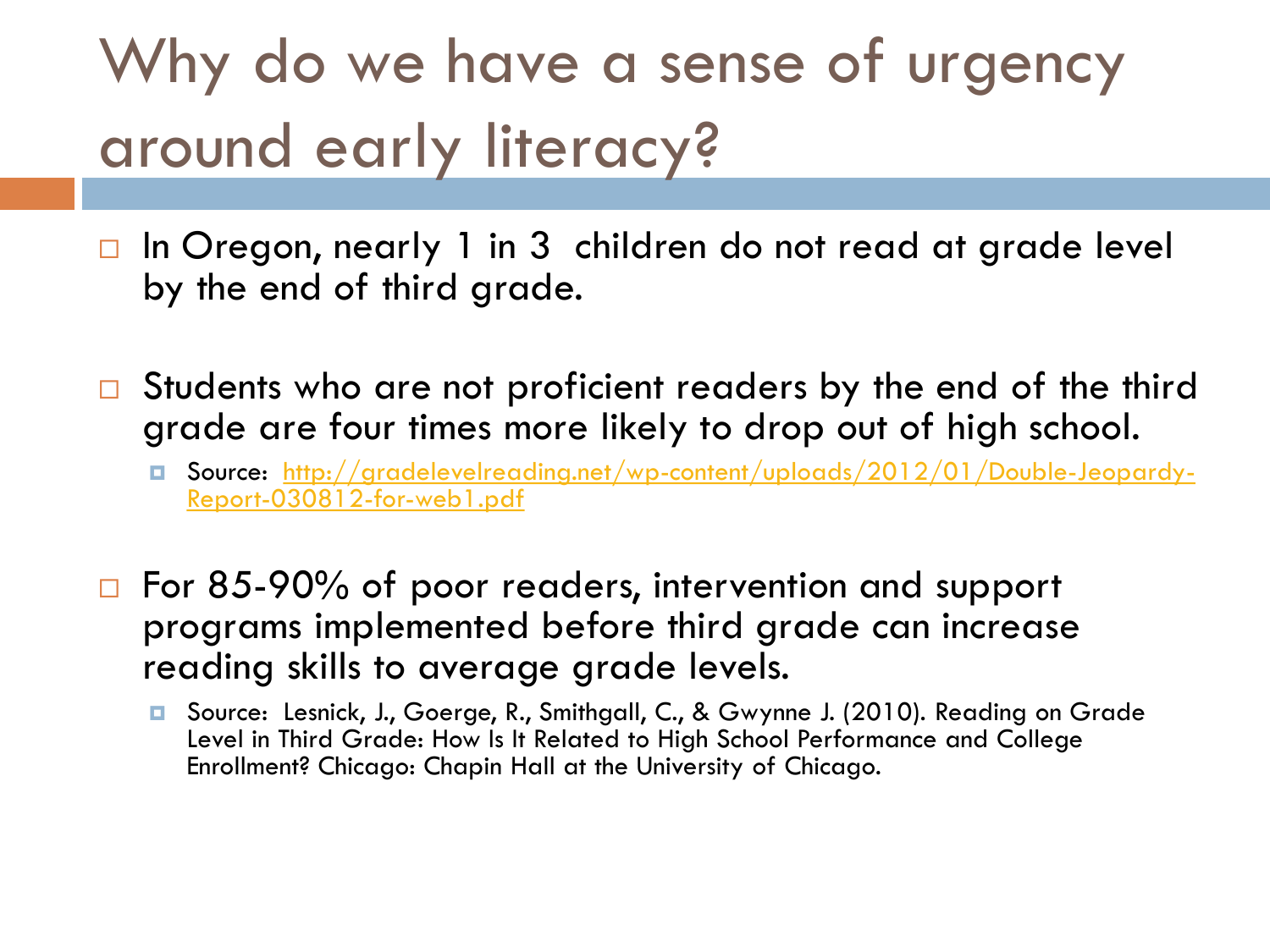# Rates of Chronic Absenteeism in Oregon

Figure 7. Share of students who are chronically absent (missing more than 10 percent of school days), by school level, SY 2011-12

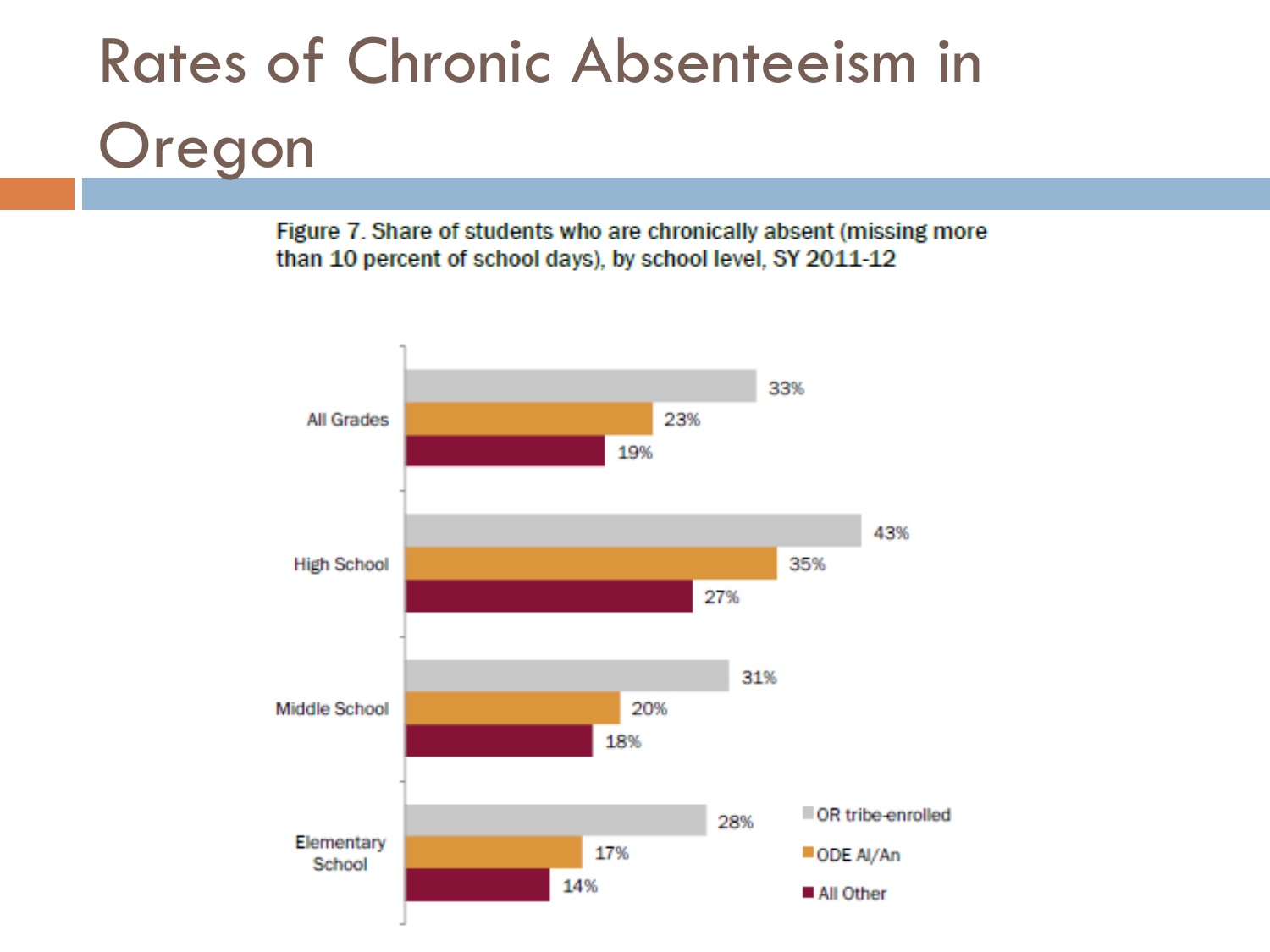# Oregon Reading Proficiency Data

Figure 10. Share of Oregon students meeting or exceeding benchmarks for reading, SY 2011-12

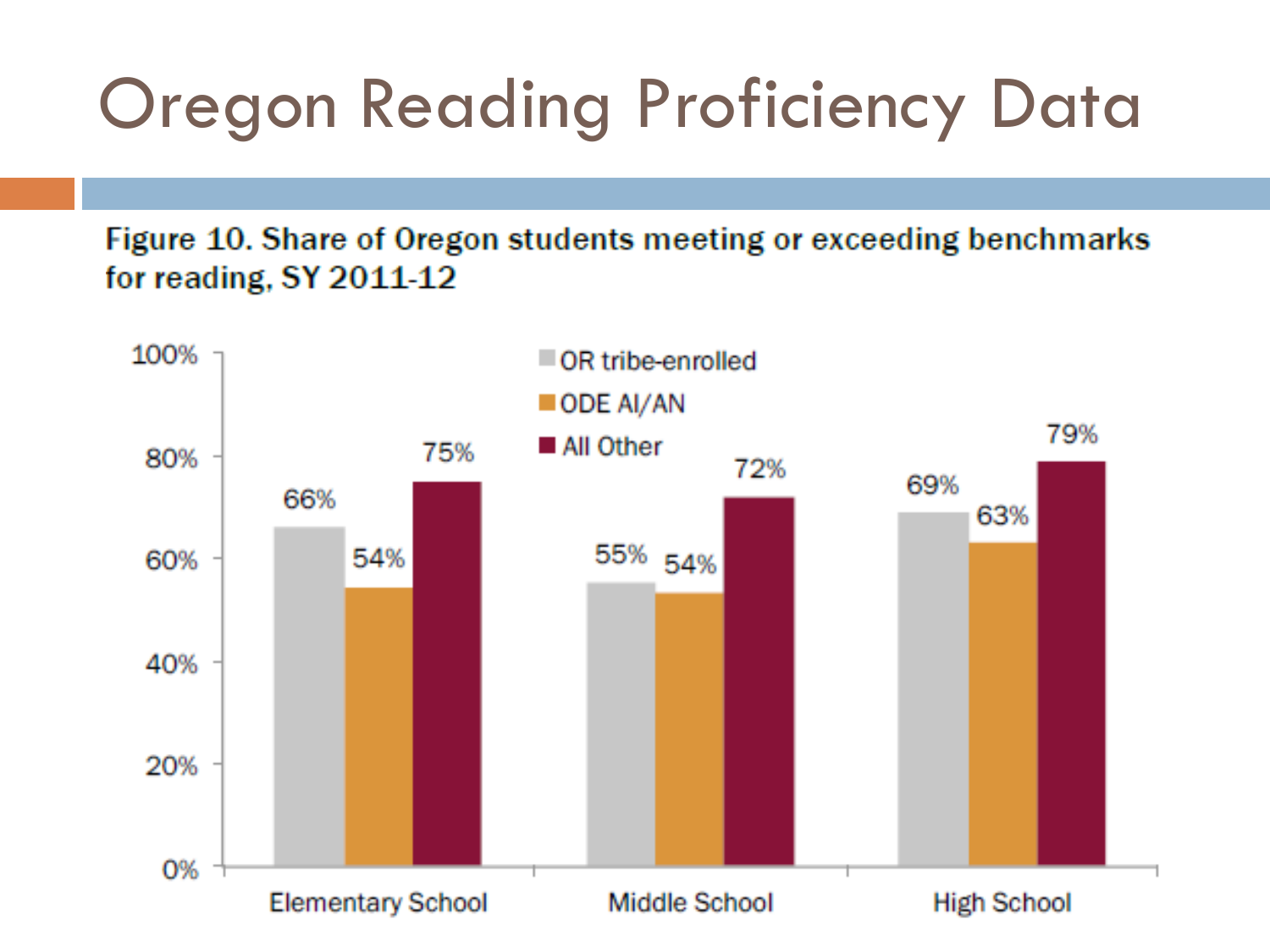# Statewide Literacy Campaign Approach

### Focus on Families

- Engage deeply with families and communities whose children ٠ face multiple barriers to reading proficiently by third grade
- Meet families where they are ٠
- Empower parents; bring important skill building into the
- Develop strategies for communities to come together in ٠ Develop strategies for communities to come together in

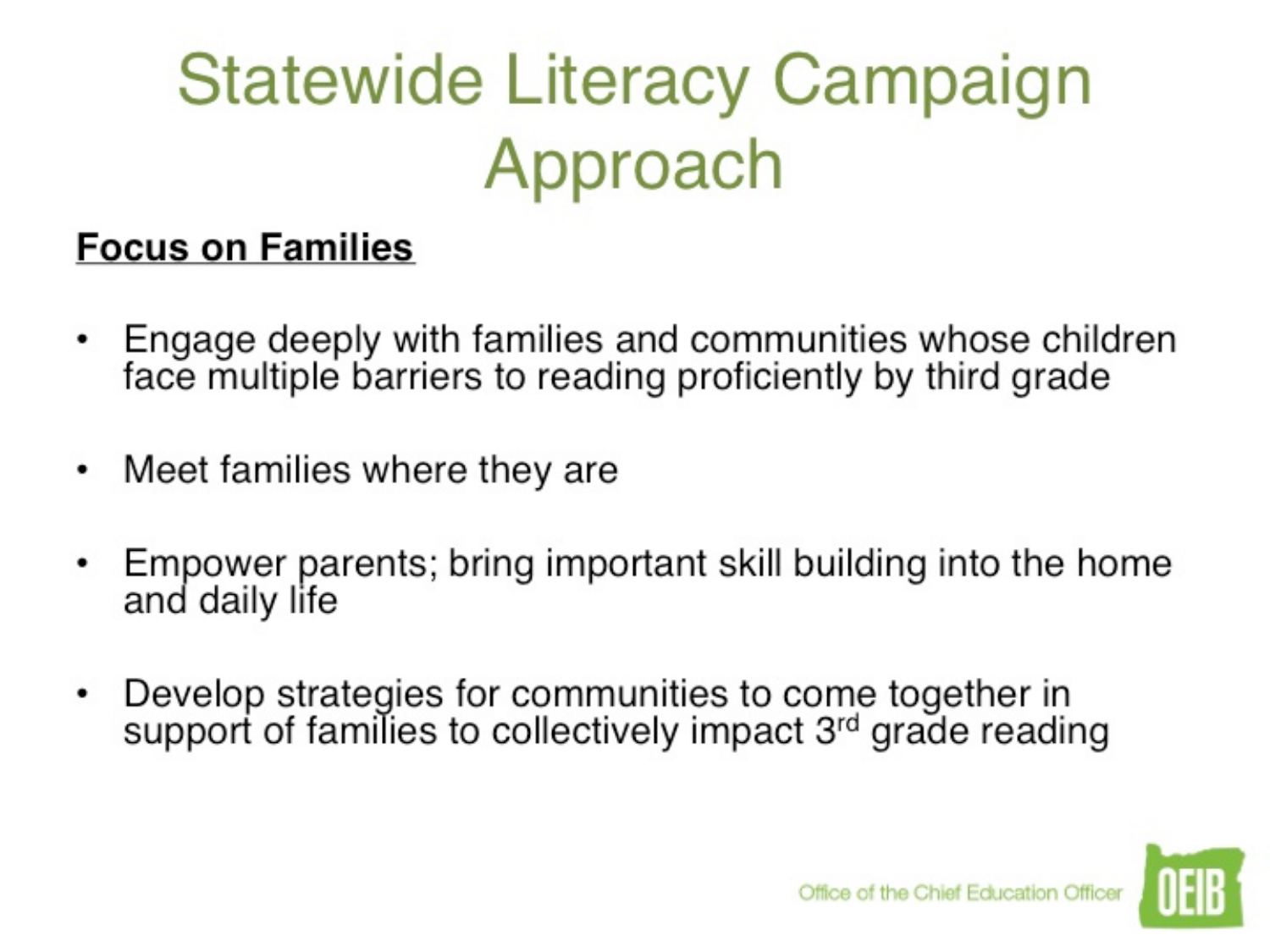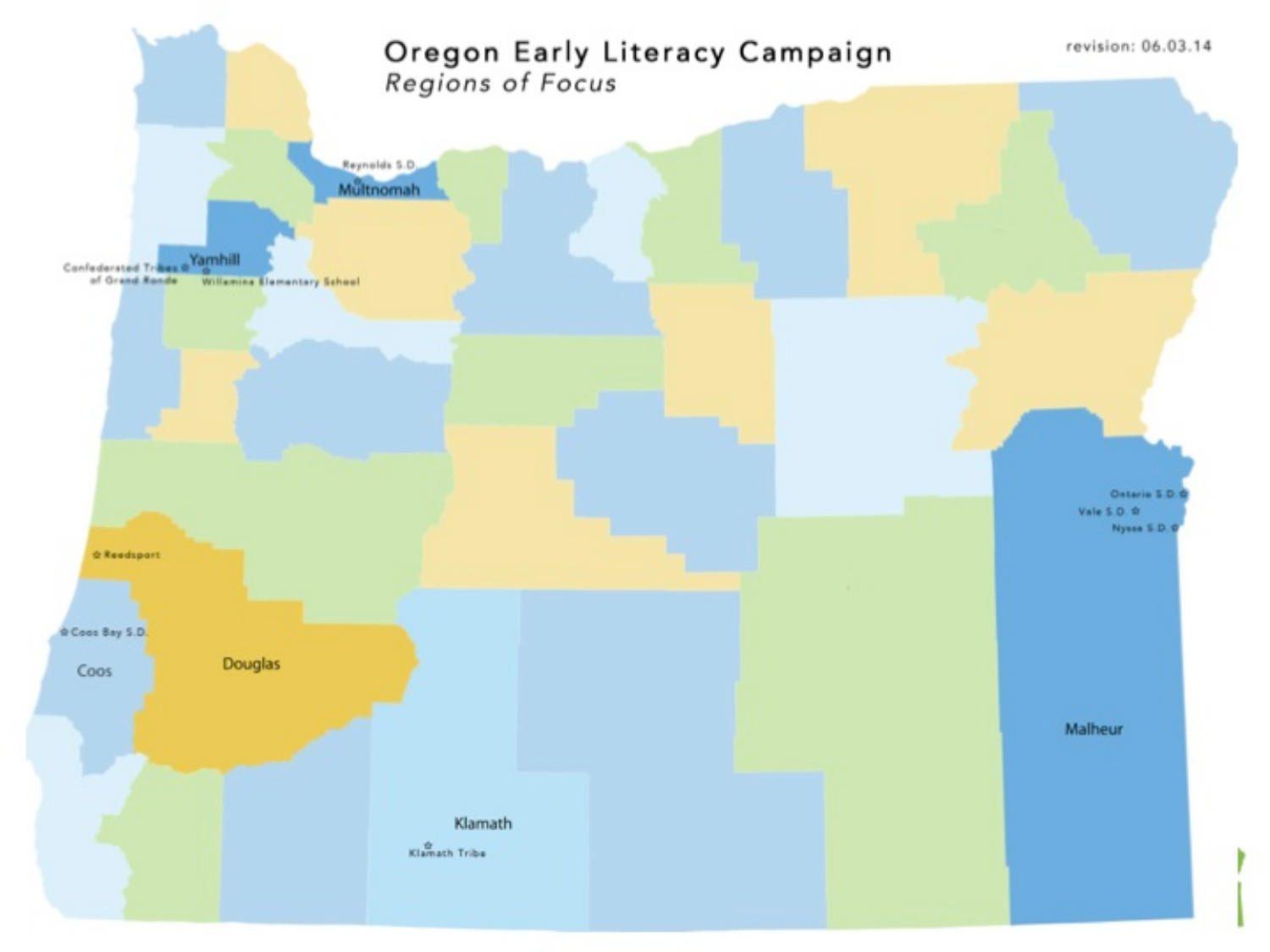# Themes Across Oregon

- Despite good intentions, parents feel that they do not know how to
- engage their children at home<br>• Reading to and with their children is intimidating to many parents. Even the word "reading" does not feel inviting to low literacy parents or parents who speak a language other than English
- Belief that reading has to be done in English in order to be beneficial that reading has to be a state of the beneficial to be a state of the state of the beneficial to be
	- $\cdot$  In some communities cultural tradition and education in the home are perceived as being at odds
	- Barriers to engaging with literacy programs that already exist
	- $\cdot$  Confusion about what kind of literacy activities are "ok"
	- No books at home or lack of culturally specific or relevant books
	- Reading takes a backseat to meeting basic family needs

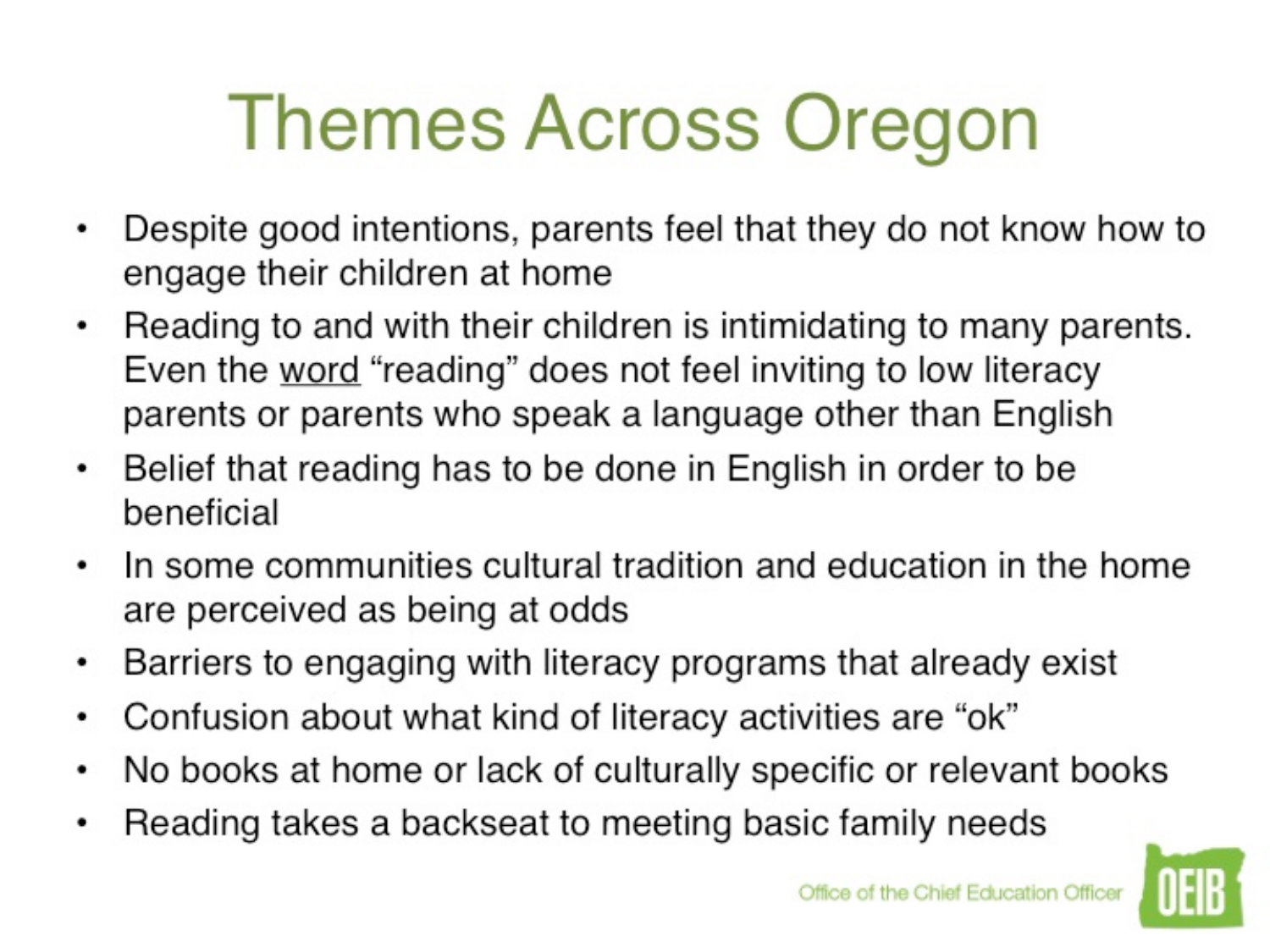# **Campaign Values**





Office of the Chief Education Officer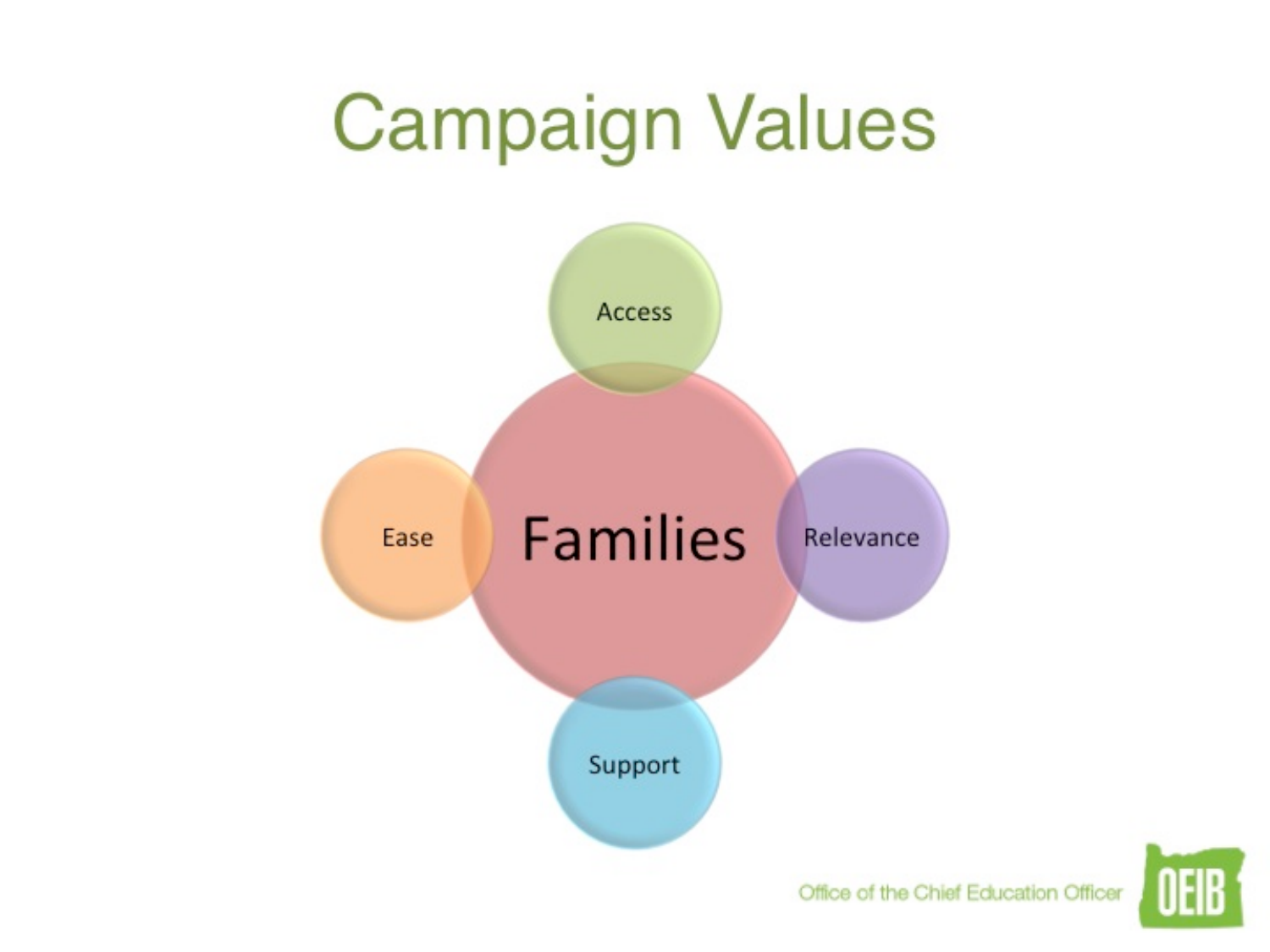# **Family Engagement Tactics**

### Go to them

**Reach them** where they are already going

Provide immediate access



Office of the Chief Education Office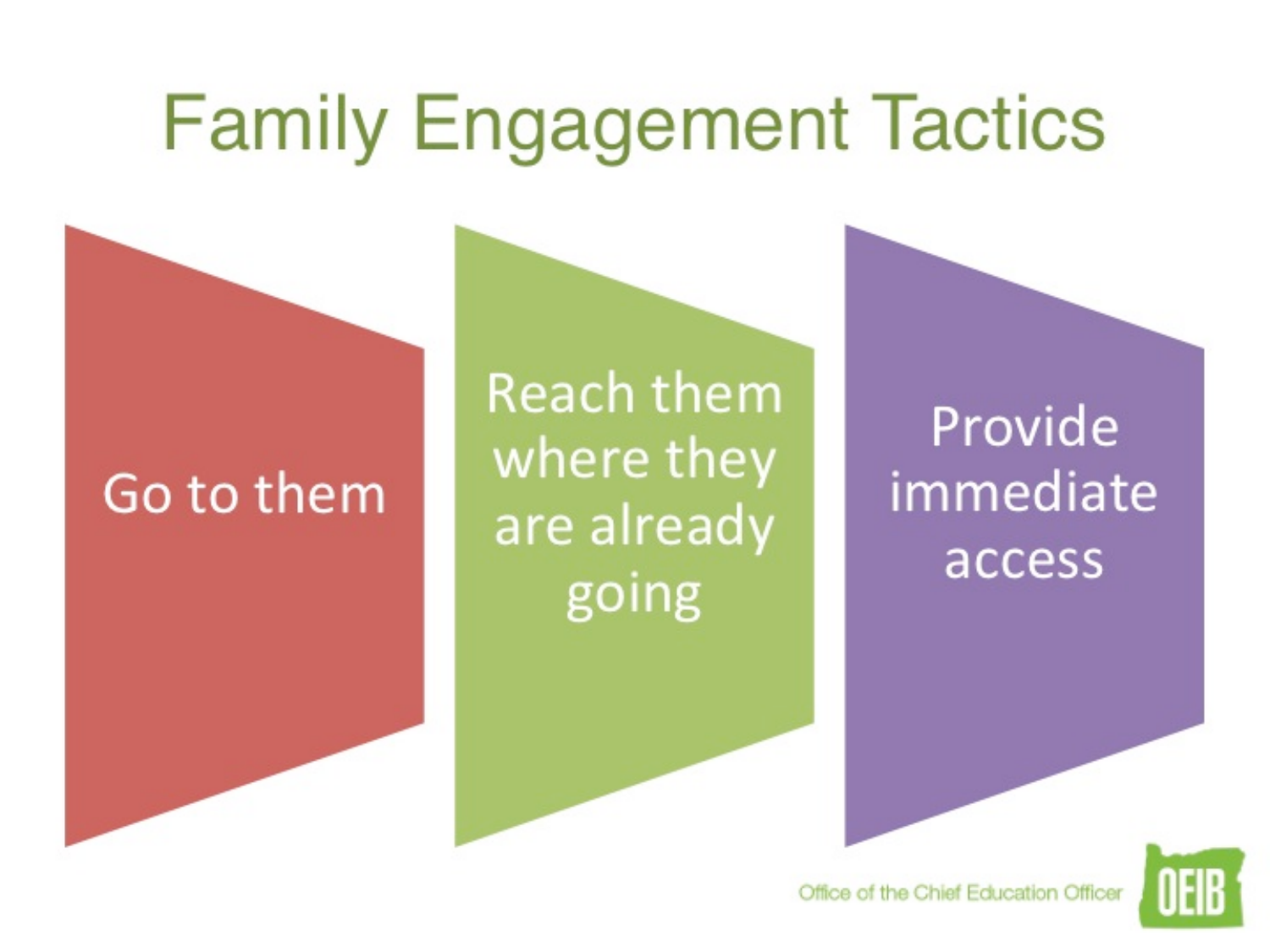# The Look and Language...



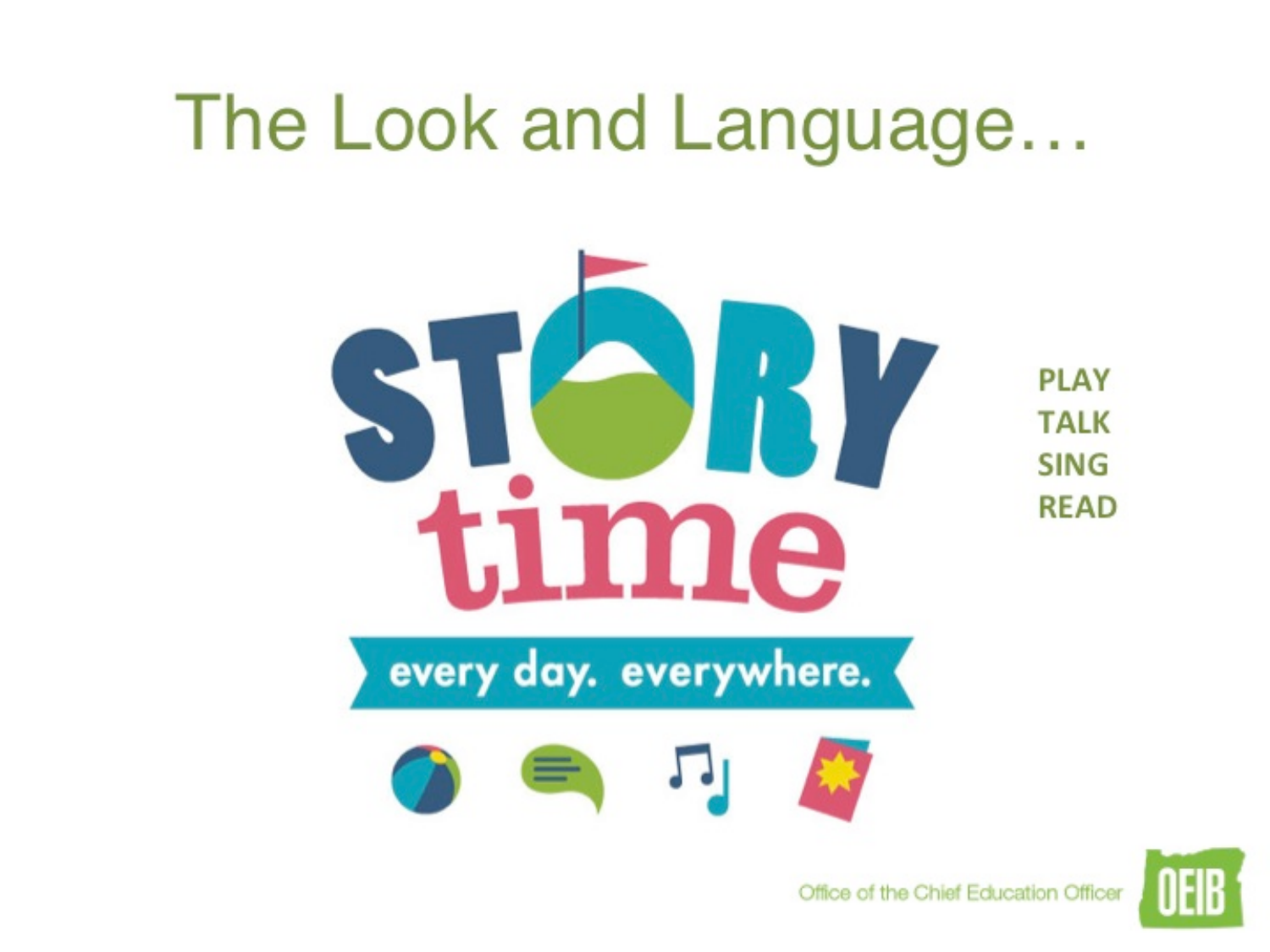# What is Oregon's Early Literacy Grant designed to do?

Improve early literacy opportunities for children ages 0-6 by:

- 1. Investing in proven early literacy programs, strategies, and curricula
- 2. Building the capacity of adults to have positive, effective literacy interactions with children
- 3. Engaging families and primary caregivers in children's early language and literacy development
- 4. Increasing the frequency and length of adult/child literacy interactions
- 5. Increasing access to culturally relevant books and literacy materials
- 6. Focusing on closing access and opportunity gaps for children who are disproportionately represented in the third grade achievement gap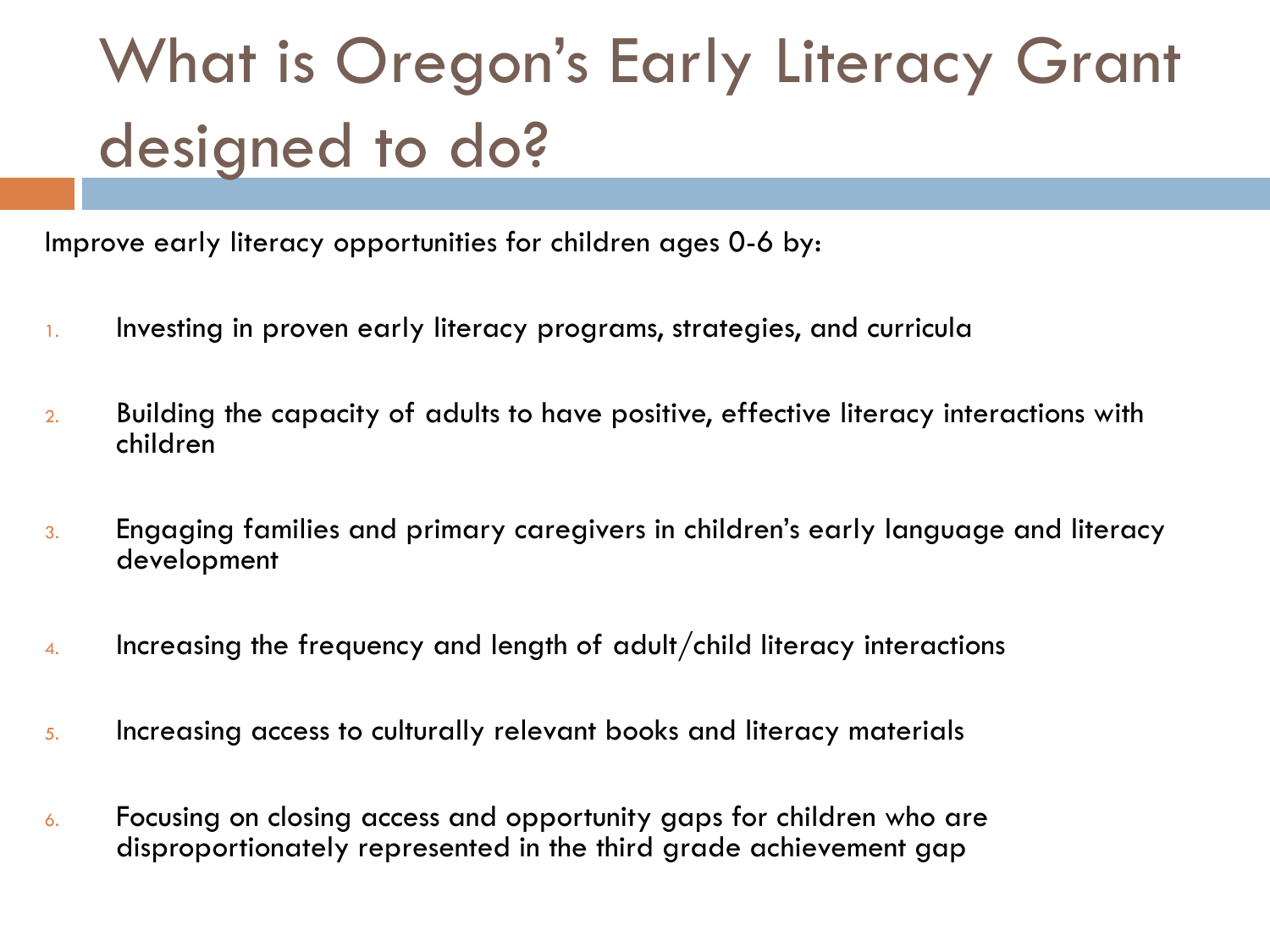## How are some communities using Early Literacy funds?

#### **Greater Albany Public Schools**

**D** Conducting multiple ten-week play and learn groups for Latino families

#### **Umatilla-Morrow Head Start**

**□** Conducting six six-week traveling preschool sessions in rural/remote communities

#### **Early Learning Multnomah**

 Developed set of culturally-specific early literacy kits based on keys to literacy model in collaboration with community partners and are disseminating them to be used by providers

#### **Start Making a Reader Today (SMART)**

**P** Providing one-on-one reading time with adults for children in the OCDC Klamath Falls OPK Program and Migrant Seasonal Preschool, OCDC Malin Migrant Seasonal Preschool, and the Chiloquin OCDC Oregon Pre-Kindergarten Program

#### **South Central Early Learning Hub**

**<u>D</u>** Using a training of trainers approach to build regional capacity of early learning providers in using the dialogic reading model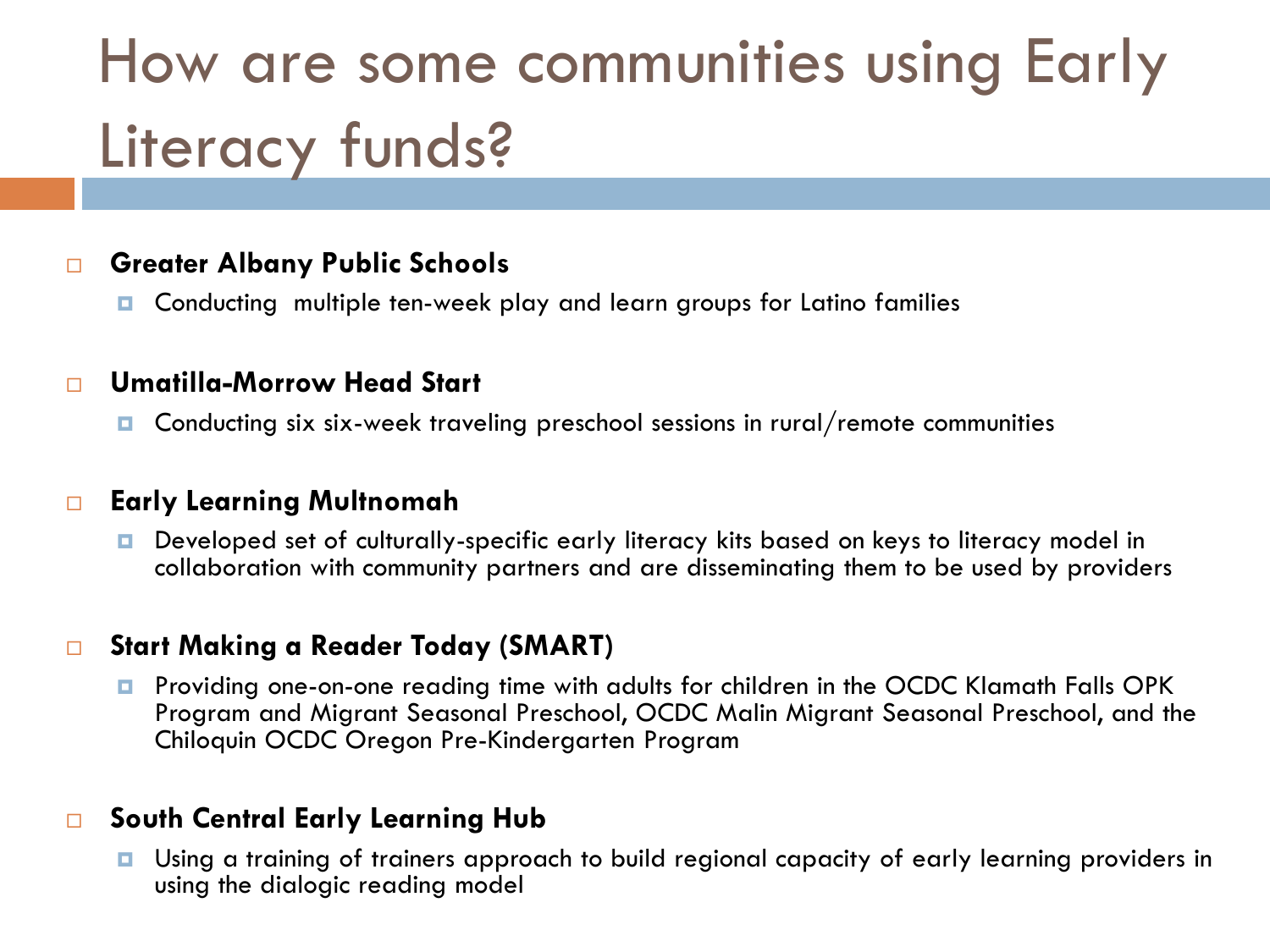## Our early literacy opportunity in Klamath & Chiloquin

- $\Box$  Invest in targeted, community-driven early literacy approaches that align with and leverage the *StORyTime campaign*
- □ Support the collaborative relationship between the Early Learning Hub, the Klamath Tribes, and the communities of Klamath County
- □ Connect early literacy, school readiness, family and community engagement, and regional growth and prosperity